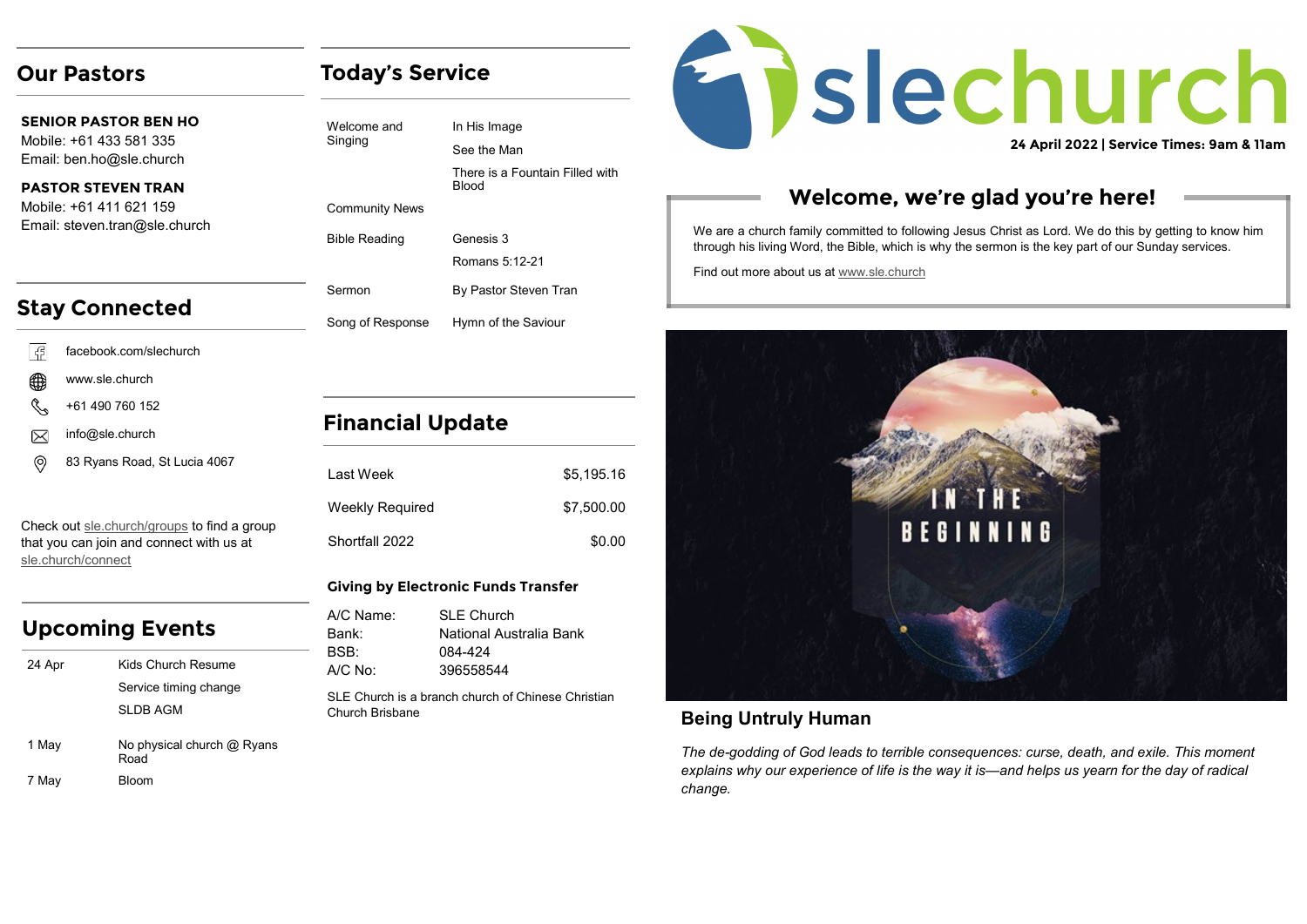## **Prayer Points**

### **PRAISE GOD FOR ALL THAT THE EASTER WEEKEND REMEMBERS AND**

**CELEBRATES—** for the death of Jesus which is the only means for salvation. which deals with our sins, secures our forgiveness and achieves for us a right standing before God, and for the resurrection of Jesus which is both deeply and personally meaningful, His resurrection securing our resurrection, and eternally and cosmically significant, fulfilling God's plans of bringing in His eternal Kingdom, where all things are brought under the rule of His Son, our Lord Jesus Christ.

### **PRAY FOR THOSE WE AND OUR FELLOW BROTHERS AND SISTERS**

**ARE REACHING OUT TO.** Pray for ongoing boldness, wisdom and love as we share the gospel and persuade our unbelieving family and friends in the truth. Pray for God's Spirit to be at work, growing gospel seeds that have been planted, bringing about faith and life in Jesus.

### **PRAY THAT WE WOULD BE CONVICTED BY THE FOUNDATIONAL TRUTHS THAT GENESIS REVEALS—**

truths about God as the Creator of this world to whom we belong in the whole, about what it means to be human, created with immense value as those made in God's image and likeness to have intimacy with God and with others as we do the work of God in God's world for God's glory. Pray that we would hold on in steadfast trust to the revelation of God, resisting the messages of this world that tell us and tempts us otherwise.

# **PRAY FOR THE LEADER'S RETREAT**

**NEXT WEEKEND.** Pray for the leaders of SLE Church to be lovers of God who hold fast to Christ, model godliness, love genuinely, and serve with glad and willing hearts. Pray that the leaders would watch their life and teaching closely. Pray that the retreat will be a time of great learning and encouragement, that it will equip the leaders to continue to do the work of gospel ministry in our church. Pray, too, that all in the church would respond well to the leadership of their leaders and be persistent in praying both for their leaders and for themselves.

### **CONTINUE TO BE IN PRAYER** for those

who are unwell with sickness, injury or other infirmities. Pray for physical healing and swift recovery. Pray for peace, faith and godly responses in their suffering.

## **Community News**

### **CHANGES TO SUNDAY SERVICE TIMINGS, LOCATIONS AND KIDS CHURCH PROGRAM**

Starting 24 April 2022, please note changes in Sunday service times and locations:

- First service is now at 9am, North hall.  $\bullet$
- Second service is now at 11am, South  $\bullet$ hall.

Due to resource constraints, Kids church will only be operating during the first service timing of 9am. There will no longer be Kids church for second service. This change will also take place on 24 April 2022.

As per usual practice, event registration for Sunday services and Kids church is required through the Eventbrite app, or sle.church/eb.

### **"GOD'S GOOD DESIGN FOR CHURCH" - 7 MAY, 1:30-4PM**

Our upcoming Bloom event will be the first of 3 sessions to look closely at our topic for this year. You might think it looks the same as 2021, but it's zooming in on a different aspect: how God has designed men and women to relate to each other, as the church is built up to maturity. Bloom is always a fabulous opportunity for women (18+) of all ages to gather around God's Word, as it's preached & discussed and prayed about.

Please RSVP ASAP so we can arrange small groups, at **<https://sle.church/groups/bloom/>**

### **NOTICE RE 1 MAY SUNDAY SERVICE AND KIDS CHURCH**

### Dear SLE Church.

From Friday-Monday, 29 April—2 May, most of the leaders of SLE Church will be away at a leader's retreat for a time of much-needed teaching, training and fellowship. Please pray for your leaders and for this retreat!

To free up the leaders to attend the retreat, the Sunday Services for 1 May will be pre-recorded and premiered on our YouTube channel, which you can access through YouTube itself or the church website.

The Sunday service will premier at 9am, which means that you can access it anytime from 9am onwards.

Please note that there will be NO physical church @ RyansRoad.

As well, there will be NO Kids Church programs for Sunday 25th 1 May. Many of those who serve on the Sunday service team, including Kids Church teachers will be away at the retreat.

However, we would encourage for everyone to make your own arrangements to 'church' with someone else who is around: one of the crucial elements and definition of 'church' is to be gathered.

### **SLDB AGM | SUNDAY 24 APRIL, 4PM**

SLE members, please note the St Lucia District Branch AGM will be held on Sunday 24 April at 4pm via Zoom.

SLDB is the organisation which owns and manages the property that our two Churches use, and all members of HET and SLE are members of SLDB.

The Zoom link has been sent out to all members.